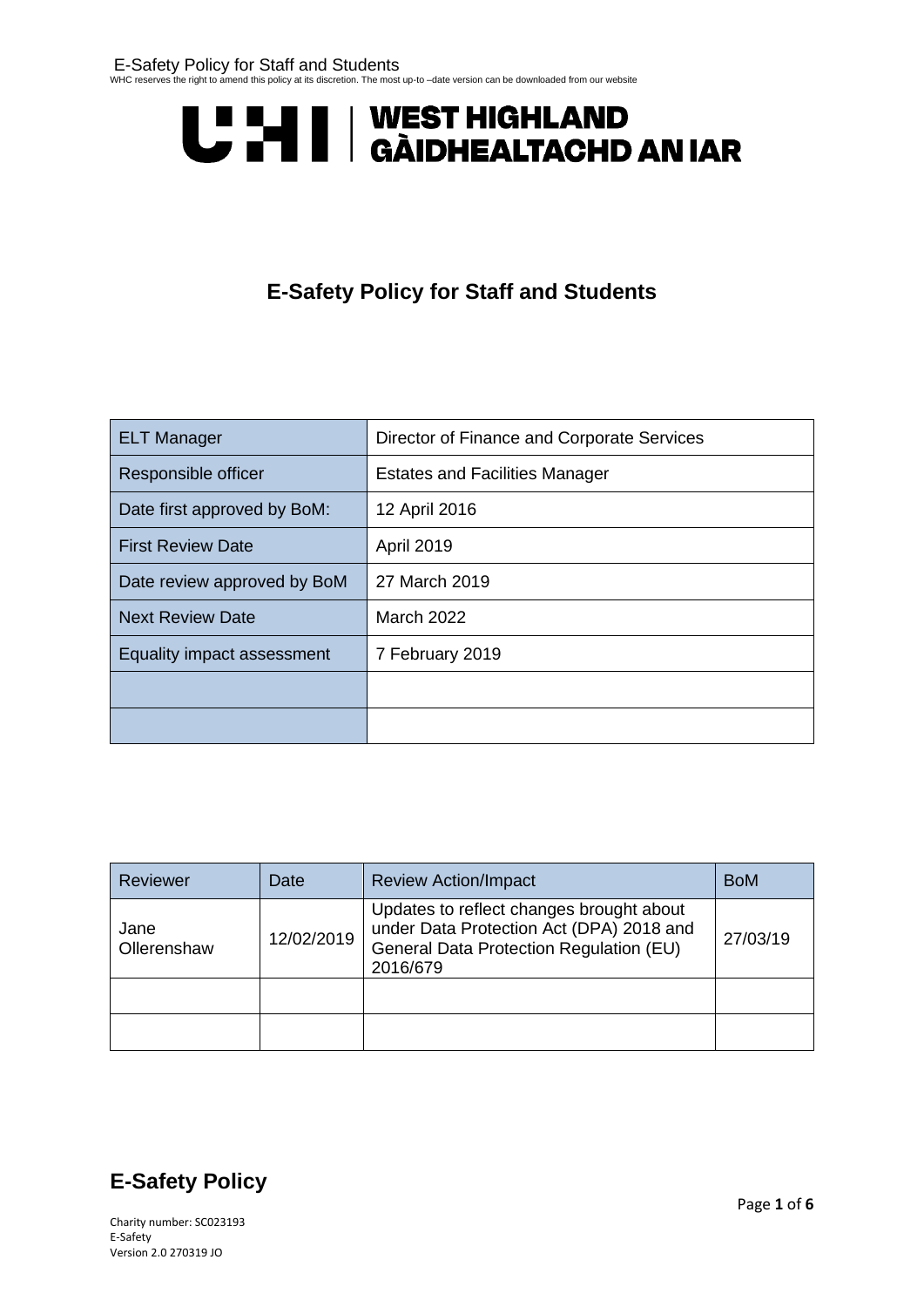# **1.0 Purpose**

1.1 West Highland College UHI recognises the benefits and opportunities which new technologies offer to teaching and learning and wishes to encourage the use of technology in order to enhance skills and promote achievement. However, the accessible and global nature of the internet and other available technologies requires that we are also aware of potential risks and challenges associated with such use and that the College takes steps to appropriately address these. The purpose of this policy is to detail the approach that the College will take to implement appropriate arrangements in order to identify and manage risks, safeguard and support staff and students, and to promote the safe use of technology

#### **2.0 Scope**

2.1 The policy applies to all students and staff, members of the Board of Management, and all other users of the College's premises or systems who have access to the Information Communications Technology (ICT) systems, both within College buildings and remotely.

The policy applies to all use of the internet and electronic communication tools such as, but not confined to, email, mobile phones, games consoles and social networking sites

#### **3.0 Definitions**

- 3.1 E-Safety encompasses all Internet technologies and electronic communications such as mobile phones as well as collaboration tools and personal publishing. It highlights the need to educate users about the benefits and risks of using technology and provides safeguards and awareness to enable them to control their online experience.
- 3.2 ICT (Information Communications Technology) consists of all technical means used to handle digital information and aid communication, including computer and network hardware, software and data and information management. In other words, ICT consists of IT as well as telephony, broadcast media, and all types of audio and video processing and transmission.
- 3.3 Social Networking sites are web-based services that allow individuals to: construct a public or semi-public profile within a bounded system; articulate a list of other users with whom they share a connection; and view and traverse their list of connections and those made by others within the system.
- 3.4 Personal Data is data which relate to a living individual, and which could allow the individual to be identified from the data.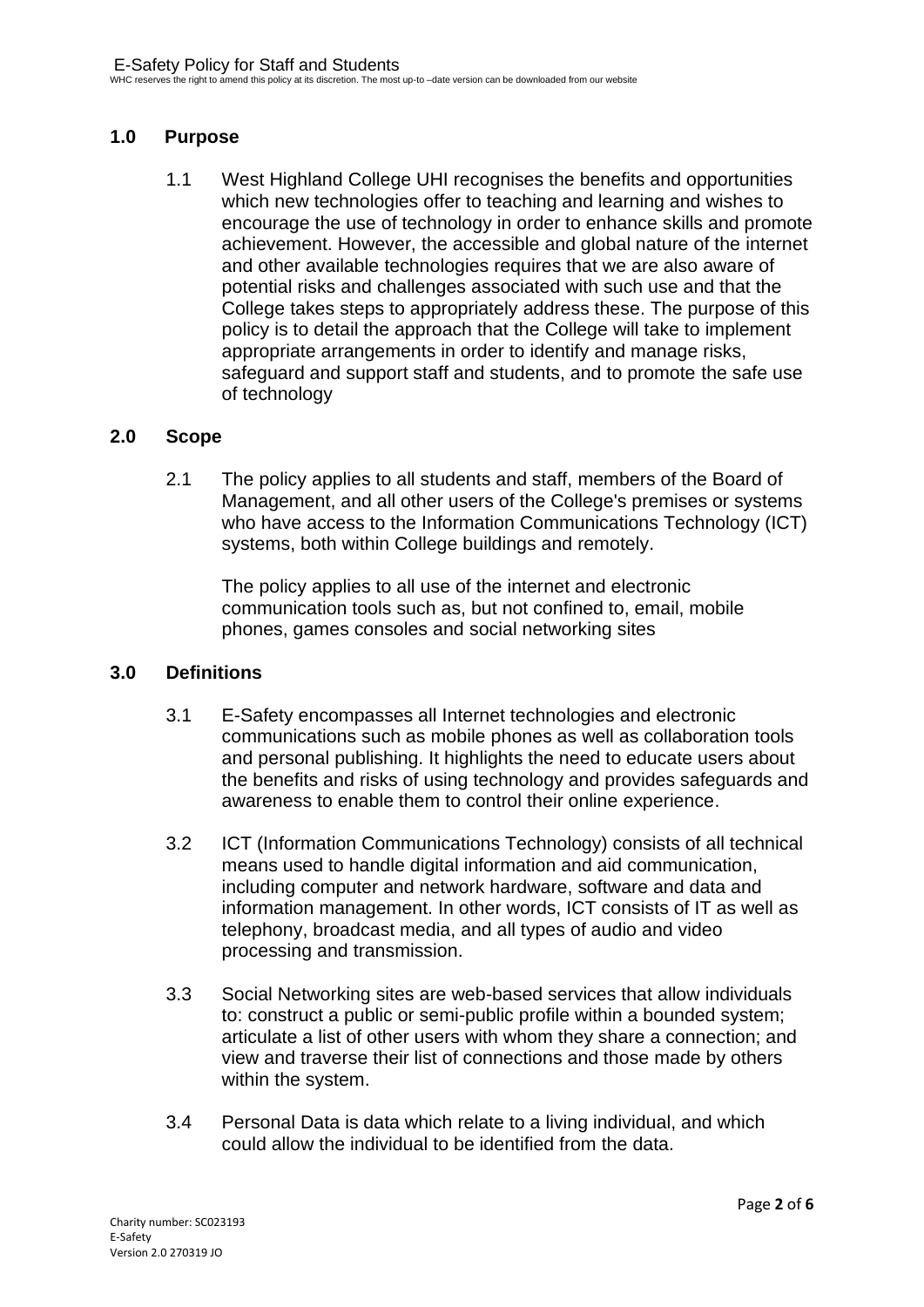## **4.0 Key Principles**

## 4.1 ICT Security

The College takes steps to ensure that its networks are safe and secure in order to protect both users and the institution. Security software is kept up to date and a range of security measures are in place within the College to prevent accidental or malicious access of systems and information. These measures include firewalls, anti-virus software and password management.

Digital communications, including email and internet postings, over the College network, are monitored in line with the ICT Security and Acceptable Use Policies.

#### 4.2 Risk Assessment

In order for the College to appropriately promote and make available a range of technologies and online platforms, it is necessary for potential risk levels to be considered while such technologies are being planned. The assessment of risk allows both level and nature of risk to both users of the ICT systems and the College to be determined and for corresponding risk management measures to be implemented. Risk is assessed and considered before any new or emerging technology is made available to staff or students on the College's systems.

#### 4.3 Acceptable Use

The College requires all users of its ICT systems and networks to adhere to the standard of behaviour as set out in the UHI Acceptable Use Policy and for staff to work within the Code of Conduct detailed within the Safeguarding Policy.

Unacceptable conduct will be treated seriously and in line with student and staff disciplinary codes and procedures, or other college protocols as appropriate.

Where conduct is found to be unacceptable, the College will normally deal with the matter internally, however where conduct is considered to be illegal, the College will report the matter to the police.

# 4.4 Communications and Social Networking

i) The College recognises the role that social networking and other communication technologies holds within modern student life and learning and teaching practice. As such, these technologies are used within the College and made appropriately available to staff and students within the institutional ICT systems and networks.

In using these technologies, including email, mobile phones, social networking sites, games consoles, chatrooms, video conferencing and web cameras, the College requires all users to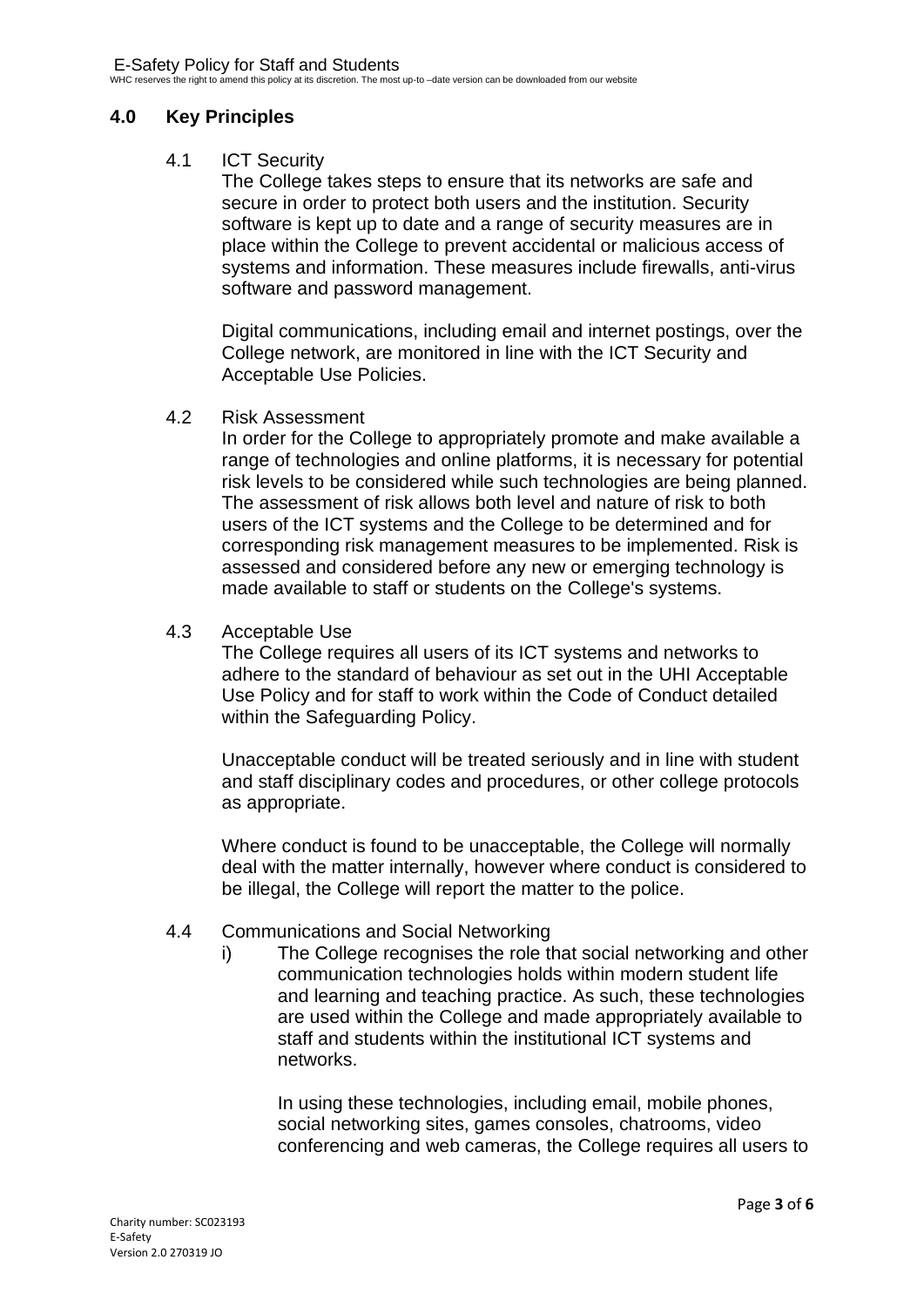adhere to the practice detailed within the UHI Acceptable Use Policy.

All staff members using social networking sites as tools through which to communicate with students must only do so on a professional basis.

Therefore, any groups that are set up under the West Highland College UHI name must only be done so using a college e-mail account, and in line with the staff Code of Conduct detailed within the Safeguarding Policy. As such, staff must not become friends with students within social networking or other virtual environments, and must not share personal information with students. All communications should be made in such a way that the professional position of the staff member(s) is not compromised and the relationship with the student(s) remains appropriate in terms of professional boundaries.

- ii) Where a staff member chooses to join a group set up within a social networking site by a student, the staff member must only do so using their designated college e-mail account and having established that the nature and purpose of the group are appropriate in terms of the professional relationship.
- iii) Since social networking technologies are not College systems, and the use of these technologies is optional, it is essential that where such systems are used by staff for the purposes of communication or discussion with students, that appropriate steps are taken to ensure that any student who chooses not to register with or use the technologies is not disadvantaged in their learning or overall student experience.
- 4.5 Uses of Images and Video

The use of images or photographs within the College's learning and teaching and other activities is acceptable where there is no breach of copyright or other rights of another person. This includes images downloaded from the internet and images belonging to staff or students.

Images and film of activities and people involved in College–related activities are recorded and stored in line with the General Data Protection Regulation. The consent of individuals is sought prior to any publication or college use.

The potential risks of sharing personal images and photographs within social networking sites, and other areas of the internet for example are particularly relevant to e-safety. As such the College provides information, advice and training to students and staff on these risks and steps that can be taken to protect personal images and photographs as well as other personal information.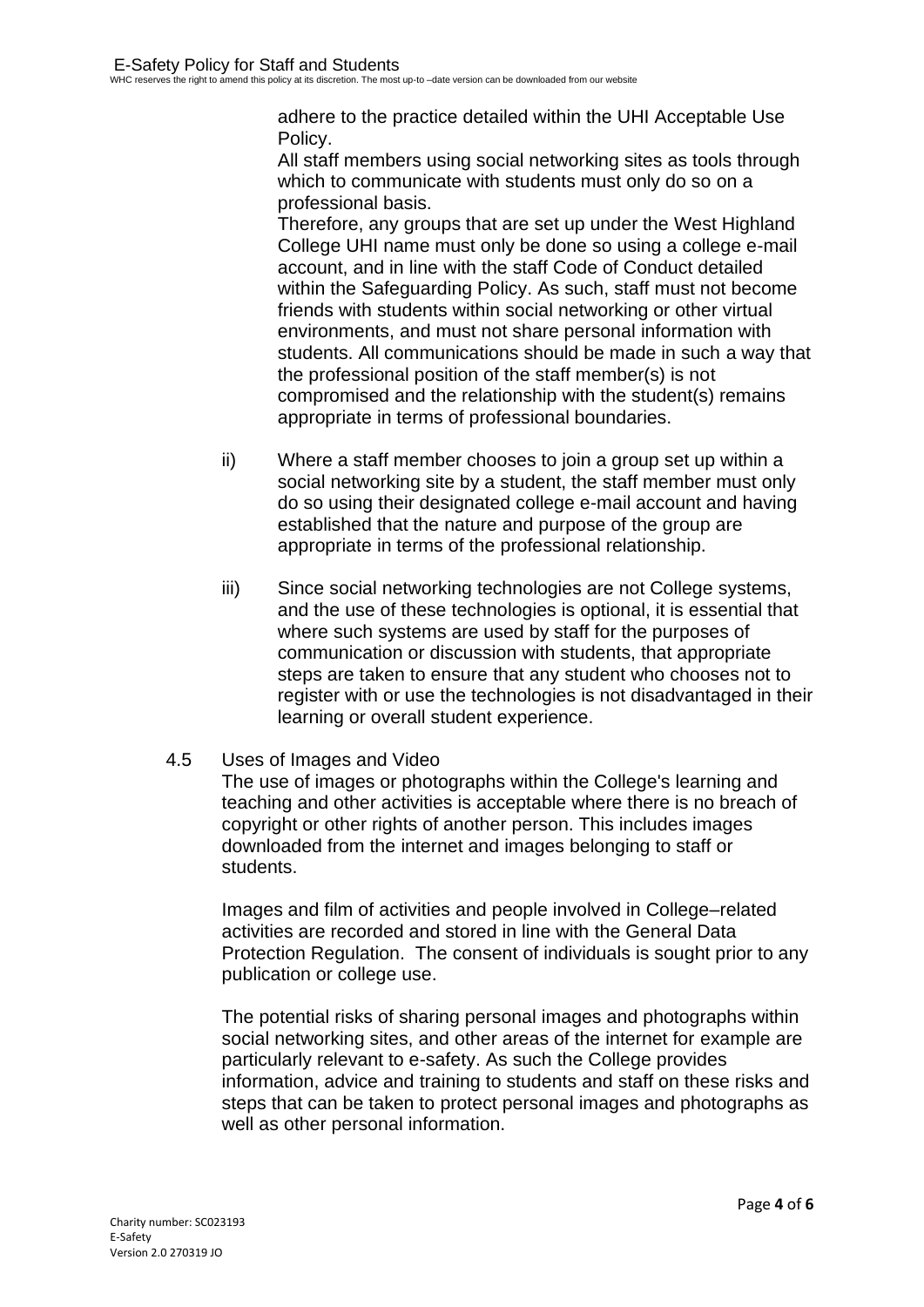# 4.6 Personal Data

West Highland College UHI collects and stores personal data such as names, dates of birth, email addresses, images of students and staff regularly in line with operational requirements. The College has in place arrangements to ensure the secure and confidential storage of personal information, and that information is only shared appropriately and in line with Data Protection and GDPR legislation and guidance.

All staff are required to gather, store and use students' personal information appropriately.

# 4.7 Education and Training

While this Policy aims to ensure that ICT systems and resources are used appropriately and safely within the College, it is impossible to eliminate all risks. However, the College considers it to be an essential part of its approach to e-safety, for staff and students to be equipped with the knowledge and skills to operate safely within the range of technologies that is available. Through training and education, the College will provide staff and students with information and skills to enable them to identify risks independently and take steps to manage them effectively.

# 4.8 Incident Monitoring and Management

West Highland College UHI will monitor the impact and effectiveness of this policy and will respond to any reported e-safety incident swiftly, and in line with other relevant policies and procedures such as the UHI Acceptable Use Policy and the Safeguarding Policy and Procedure. The College will act immediately to prevent or minimise, as far as reasonably possible, any harm or further harm from occurring.

Students will be made aware that should they wish to report an incident, they can do so to their Personal Academic Tutor or Head of Curriculum. Where a member of staff wishes to report an incident, they will be able to do so through their line manager.

Following any incident, the College will take steps to address the matter thoroughly and appropriately and action may include the involvement of external agencies as necessary.

In order to ensure a fully appropriate and comprehensive response, serious incidents will be dealt with by or in conjunction with the Senior Management Team.

# **5.0 Responsibilities**

- 5.1 The Estates and Facilities Manager will have overall responsibility for:-
	- the Policy and its implementation.